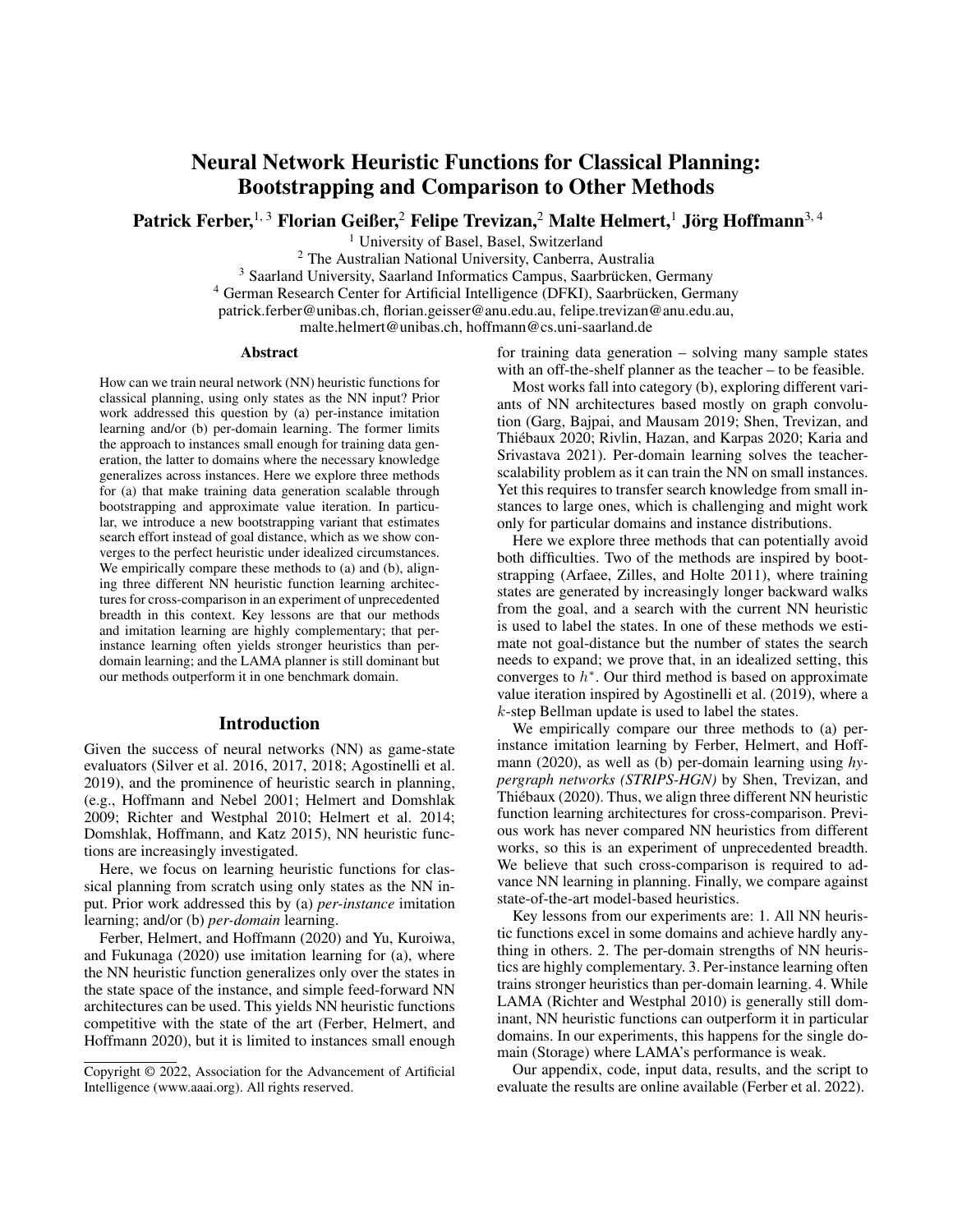# **Preliminaries**

We use the *FDR* planning framework (Bäckström and Nebel 1995). A planning task is a tuple  $\Pi = \langle V, A, s_{\mathcal{I}}, \mathcal{G} \rangle$ . V is a set of *variables*,  $\mathcal A$  is a set of *actions*,  $s_{\mathcal I}$  is the *initial state*, and G is the *goal*. Every variable has a domain D. A *fact* is a pair  $\langle v, d \rangle$  where  $v \in V$  and  $d \in \mathcal{D}_v$ . The initial state is a complete variable assignment. The goal is a partial variable assignment. Each *action*  $a \in A$  defines a *precondition*  $pre_a$ and an *effect* eff<sub>a</sub>, both are partial variable assignments. We consider unit action costs. A *plan*  $\pi$  is a sequence of actions  $\langle a_1, \ldots, a_n \rangle$  which leads from  $s_{\mathcal{I}}$  to a goal state.

Throughout this work we require some additional concepts: 1) *regressing* from a partial assignment G using an action  $a$  leads to a new partial assignment  $G'$ . Applying  $a$ on  $G'$  leads to a partial assignment  $G'' \supseteq G$ . 2) A *heuristic function* h estimates for every state the *cost* to the next goal state. With unit action costs, heuristics are goal-distance estimators. 3) *Bellman updates* iteratively improve statevalue estimates (e.g., Bertsekas and Tsitsiklis 1996). In unitcost classical planning, the Bellman equation simplifies to  $h^*(s) = 1 + \min_{s' \in succ(s)} h^*(s').$ 

### Common Hyperparameters

We train NNs as heuristic functions for a given FDR task Π. Later, greedy best-first search (GBFS) uses these as heuristics. Let us first summarize the common hyperparameters.

Similar to Agostinelli et al. (2019) we use residual networks (He et al. 2016). Our NN have two dense layers, followed by one residual block with two dense layers, followed by a single output neuron. Each dense layer has 250 neurons. All neurons use the *ReLU* activation function. The NN inputs are states represented as fixed-size Boolean vectors. Every fact of  $\Pi$  is associated with a vector entry. If a fact is true in a state, its entry is set to 1 and to 0 otherwise. The NN outputs a single number which represents a heuristic value. We use the *mean squared error* as loss function, and the *adam* optimizer with default parameters (Kingma and Ba 2015). To prevent performance instabilities during training, we update the model for the sample generation after at least 50 epochs have passed and the loss is below 0.1. We use experience replay, i.e. the data generation pushes samples into a *first-in-first-out* buffer with a size limit of 25,000. In each epoch we uniformly choose 250 samples from the buffer.

# Bootstrapping

In what follows, we introduce our three methods to train NN heuristic functions. Here, we present two methods based on *bootstrapping*. The next section introduces a method based on *approximate value iteration*.

#### Bootstrapping a Goal-Distance Estimator

Following Arfaee, Zilles, and Holte (2011), we train a heuristic function named  $h^{\text{boot}}$  on states of increasing difficulty which are generated by backward walks of increasing length. We label a state s by the length of the plan obtained by GBFS on s using the current  $h^{\text{Boot}}$ .

In contrast to Arfaee, Zilles, and Holte (2011) who trained a single-layer NN to combine the estimates of model-based

heuristics, we train a more complex NN to learn estimates from the FDR facts of a state. Furthermore, we apply "backward walks" in domains without fully specified goal, i.e., our goals are partial assignments. Thus, we use FDR regression. We start at the goal of  $\Pi$  and perform a random walk for  $n$  steps, where  $n$  is uniformly chosen from {0 ≤ n ≤ *walk length*} and *walk length* grows iteratively. At each step, a random regressable action is chosen. The walk ends with a partial assignment. We assign each unassigned variable a random value without violating mutexes known to Fast Downward (FD, Helmert 2009).

Our other changes amount to parameter tuning. The GBFS which generates the labels has a timeout of 10 seconds. If it succeeds, we use all states  $s_i$  along the plan for training. The goal-distance estimate of  $s_i$  is the number of remaining actions on the plan. In the beginning,  $h^{\text{Boot}}$  is too uninformed to solve many states. Thus, the maximum walk length starts at 5 and doubles whenever GBFS finds a plan for more than 95% of the generated states. We double the maximum walk length at most 8 times.

#### Bootstrapping a Search-Space-Size Estimator

Goal distance estimates tend to correlate with search space size, but in a lose way given the highly volatile behavior of search as a function of the node ordering. Hence we introduce a variant  $h^{BExp}$  of bootstrapping, which instead estimates the search-space size of GBFS. Specifically,  $h^{\text{BExp}}$ learns to estimate the search-space size of GBFS when using  $h^{\text{BExp}}$  as the heuristic function. While this self-recursion may seem unintuitive at first, these estimates converge to  $h^*$ under idealized settings so are suitable for training a heuristic function.

The training states for  $h^{BExp}$  are labeled as follows:

$$
L(s) = \begin{cases} \text{#expansions of GBFS}(s, h^{\text{BExp}}) & \text{if } s \text{ is solvable} \\ \infty & \text{otherwise} \end{cases}
$$

This assumes an idealized setting where GBFS does not operate under computational limits and hence solves all solvable states. Under the additional idealizing assumption that  $h^{\text{BExp}}$  is a look-up table rather than a function approximator, we get the stated convergence result:

**Theorem 1** If  $h^{\text{BExp}}$  uses a lookup-table  $G \in \mathbb{N}^{|S|}$  to store *its heuristic estimates and updates the table for all states simultaneously, then it converges to*  $h^*$ *.* 

The proof is available in the appendix. In practice, we replace the lookup table with a NN, and we enforce a time limit of 10 seconds on the GBFS. If GBFS succeeds, we use the number of expanded states as label; otherwise, we use the number of states expanded up to the time limit. The latter works better than other options (using a large constant or only the solved training states) in preliminary experiments.

# Approximate Value Iteration

Our third NN heuristic function  $h^{\text{AVI}}$  is trained using approximate value iteration. Exact value iteration applies Bellman updates to a tabular value function  $h$  which maps every state s to a cost estimate. If every state s is updated in-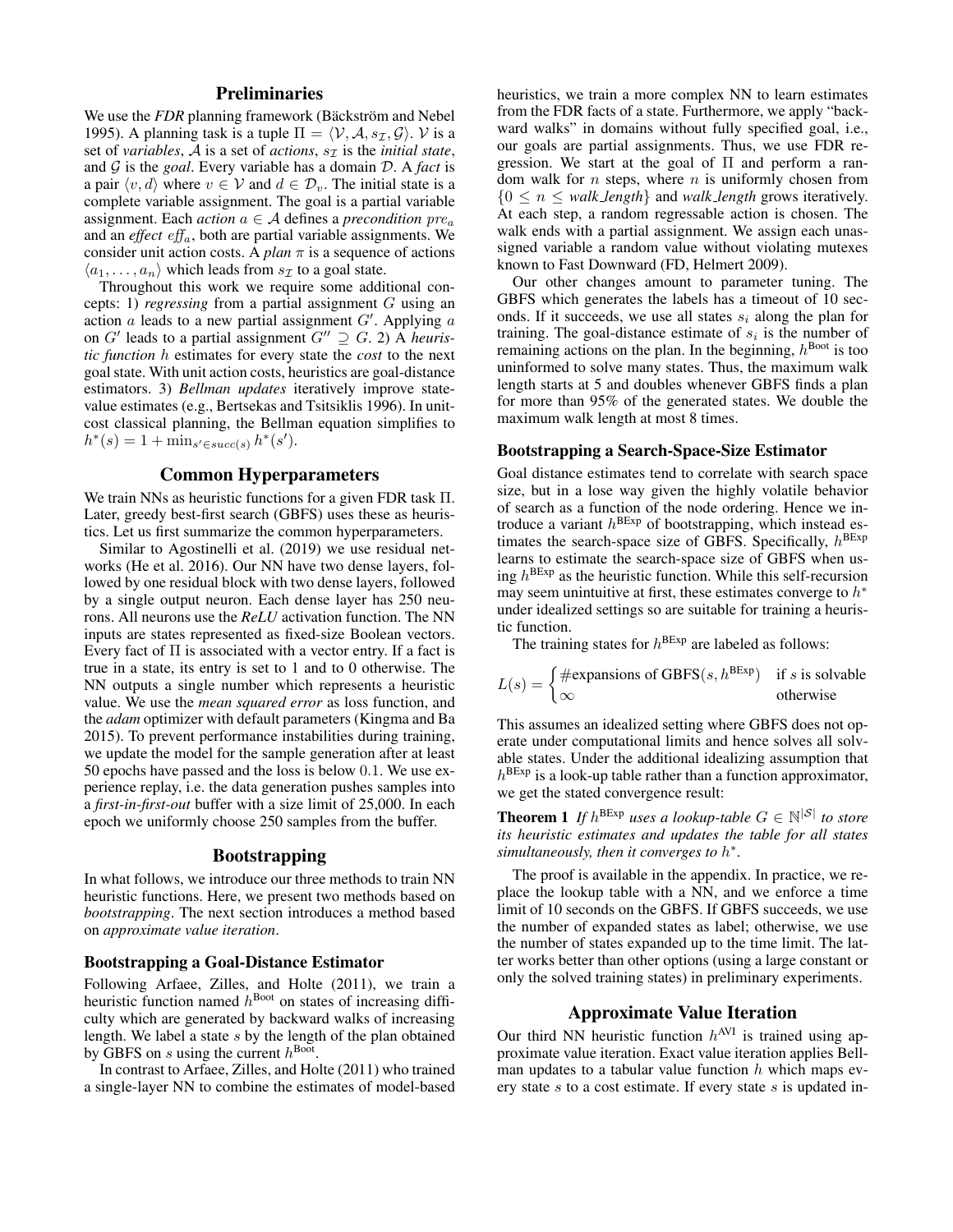finitely often,  $h$  converges to  $h^*$  regardless of the update ordering (Bertsekas and Tsitsiklis 1996). Approximate value iteration replaces the value table with an approximate value function  $h$ , like an NN. This has been successfully done in single-agent puzzles including Rubik's Cube (Agostinelli et al. 2019). We adapt this approach to classical planning.

The generation of sample states s for training is done exactly as for bootstrapping, except that we keep the maximum walk length fixed. To generate the training labels, we construct the 2-step look-ahead tree of s. We evaluate all leaves as 0 if they are goal states and otherwise with  $h^{\text{AVI}}$ . Then we perform Bellman updates backwards, updating the values of intermediate states  $t$  in the tree with those of their children. The updated value at s is used for training.

# Boosting NN Heuristics through Validation

In preliminary experiments, we observed that the performance of our NN heuristic functions is brittle. For a given benchmark instance, they often solve either all test states or none, with the picture changing radically after re-training. Performance is thus drastically affected by the randomness during training (e.g. parameter initialization and random walks in training data generation). As a simple remedy, we introduce a validation method. For each benchmark instance, we generate 10 new validation states. We evaluate all NN with a GBFS on the validation states with a search-time limit of 30 minutes. If less than 80% of the validation states are solved, we retrain. We retrain at most three times, and the last trained NN is used.

### Experiment Methodology

We implemented our NN heuristic functions on top of FD, starting from Ferber et al.'s (2020) code base, and used Lab (Seipp et al. 2017) for our experiments. We use the Keras framework (Chollet 2015) with Tensorflow (Abadi et al. 2015) as back-end to train and evaluate our NN.

We train (including data generation) for 28 hours on 4 cores of an Intel Xeon E5-2600 processor with 4 GB memory. We use Python to update the NN and C++ to generate the training data. We test all heuristic functions in GBFS with 4 GB of memory using purely C++. We use a single core because we compare to the FF heuristic  $(h<sup>FF</sup>, Hoffmann)$ and Nebel 2001) and the first iteration of the LAMA planner (Richter and Westphal 2010). Both cannot exploit multiple cores. However, compared to model-based heuristics, NN heuristics profit dramatically from multiple cores or GPUs (Silver et al. 2016, 2018; Agostinelli et al. 2019). Hence, we set a generous search-time limit of 10 hours, allowing the NN heuristics to exhibit strengths in informedness.

We compare our heuristics  $h^{\text{Boot}}$ ,  $h^{\text{BExp}}$ , and  $h^{\text{AVI}}$  against the imitation learning approach  $(h^{\text{IL}})$  of Ferber, Helmert, and Hoffmann (2020), STRIPS-HGN  $(h^{\text{HGN}})$  by Shen, Trevizan, and Thiébaux (2020),  $h<sup>FF</sup>$ , and LAMA (Richter and Westphal 2010). We also run of  $h^{\text{Boot}}$ ,  $h^{\text{BExp}}$ ,  $h^{\text{AVI}}$ , and  $h^{\text{FF}}$  in a dual-queue search where one queue expands only the  $h^{\text{FF}}$ *preferred operators* (PO). We denote these variants by an additional  $+$  in the superscript, e.g.  $h^{\text{Boott}}$ .

A major part of our experimental methodology was the alignment across all the NN heuristic functions evaluated, to make the cross-comparison as fair as possible. For space reasons, we defer the full details to the appendix. One important aspect is validation (Section ), which we implemented also for  $h^{\text{IL}}$  and  $h^{\text{HGN}}$ . As training data generation is independent from training for both  $h^{\text{IL}}$  and  $h^{\text{HGN}}$ , we generate the training data only once and use it to train 10 models. We reuse the validation states across methods. For  $h^{\text{IL}}$ , validation led to large coverage changes, while  $h^{\text{HGN}}$  was more robust (we observed only minor performance fluctuations).

We use the domains selected by Ferber, Helmert, and Hoffmann (2020) (cf. Table 1), and we use their instances, which were selected to be difficult enough to be interesting while easy enough to generate training data for imitation learning. Here we refer to these tasks as *moderate*, and beyond them we also consider larger *hard* instances not considered by Ferber, Helmert, and Hoffmann (2020).<sup>1</sup>

For each benchmark instance, we evaluate all heuristic functions on 50 distinct test states. For the moderate tasks, we use the states published by Ferber, Helmert, and Hoffmann (2020). For the hard tasks, we use their method to create test states.

### Experiment Results

Table 1 summarizes our empirical findings in terms of coverage, i.e. the fraction of solved test states when using the different heuristic functions in GBFS. The table has three parts, which we will discuss in turn below. The effect of validation (cf. Section ) is evaluated separately, on the moderate tasks, through the left part (w/o validation) and middle part (w/ validation) of the table. The right part of the table evaluates the heuristic functions' capability to scale to the hard tasks. Within each table part, we highlight the best-performing NN heuristic function in bold.

#### Validation

Consider first the data regarding validation in the left and middle part of Table 1. It shows that for each of our techniques and in most domains, validation increases coverage. The improvement is often substantial, e.g. from 31.7% to 60.3% for  $h^{\text{Boot}}$  in Depots. As validation hardly ever deteriorates performance, we keep it switched on in what follows.

#### Coverage Comparison for Moderate Tasks

Consider now our three techniques on the moderate tasks (cf. Table 1, middle). No method dominates the others in all domains.  $h^{\text{Boot}}$  has highest coverage in 7 domains,  $h^{\text{BExp}}$  in 4.  $h^{\text{AVI}}$  is close to the highest coverage in 2 domains.

Adding  $h^{\text{IL}}$  to the comparison, we see that it outperforms our techniques in 4 domains,  $h^{\text{Boot}}$  outperforms  $h^{\text{IL}}$  in 6 domains,  $h^{\text{BExp}}$  outperforms  $h^{\text{IL}}$  in 2 domains, and  $h^{\text{AVI}}$  outperforms  $h^{\text{IL}}$  in 2 domains. The coverage differences are dramatic in many domains.

<sup>&</sup>lt;sup>1</sup> In Blocksworld and Grid, there were no larger tasks in the standard benchmarks, so we generated new ones. We do not consider the benchmarks used by Shen, Trevizan, and Thiébaux (2020), as all these instances are comparatively small.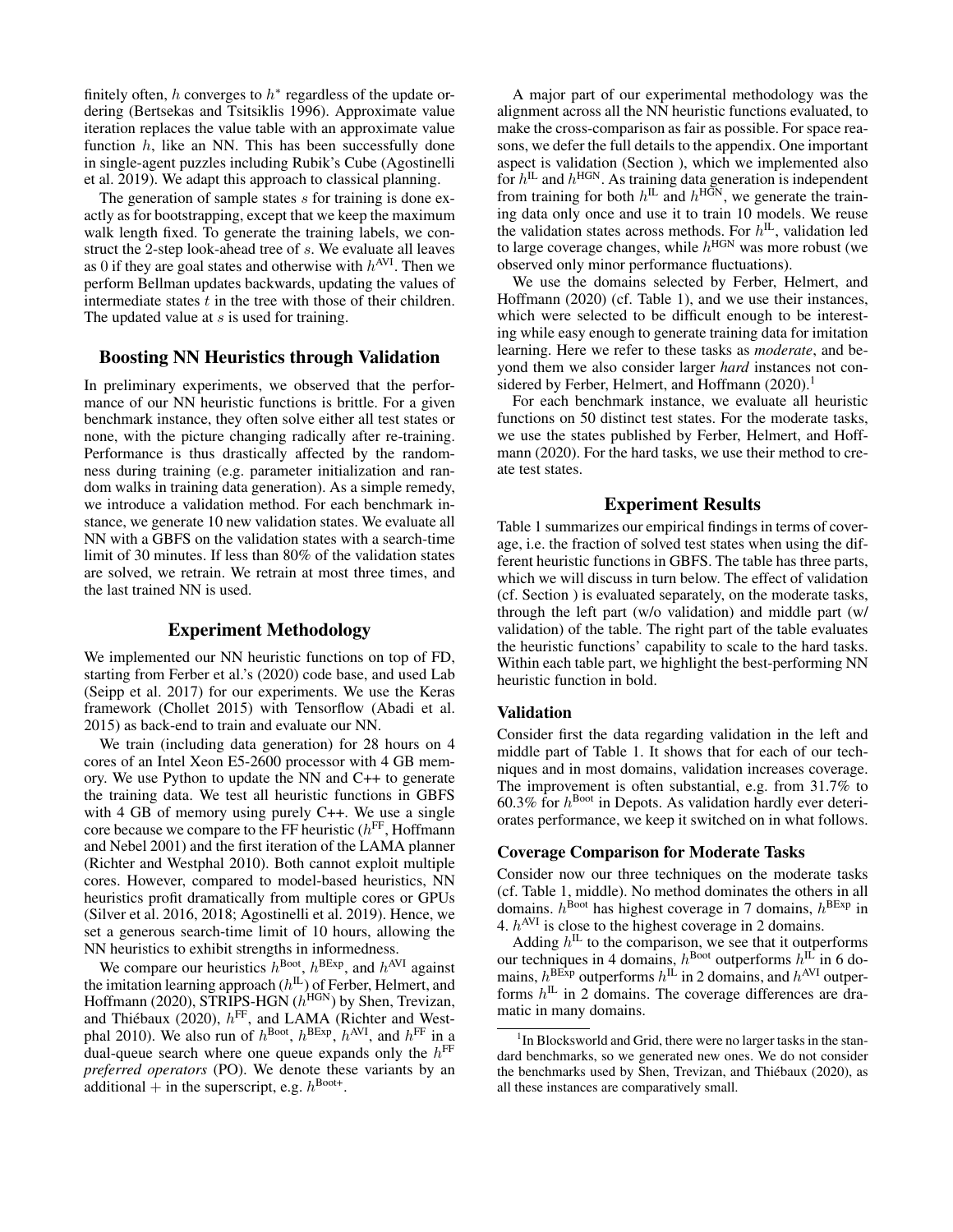|               |     | Moderate Tasks<br>w/o Validation                 |    | <b>Moderate Tasks with Validation</b> |     |          |          |          |     |      | <b>Hard Tasks with Validation</b> |    |          |               |          |          |                                                                                                                                                                                                                                                          |          |     |
|---------------|-----|--------------------------------------------------|----|---------------------------------------|-----|----------|----------|----------|-----|------|-----------------------------------|----|----------|---------------|----------|----------|----------------------------------------------------------------------------------------------------------------------------------------------------------------------------------------------------------------------------------------------------------|----------|-----|
| <b>Domain</b> |     | $h^{\text{Boot}} h^{\text{BExp}} h^{\text{AVI}}$ |    |                                       |     |          |          |          |     |      |                                   |    |          |               |          |          | $h^{\text{Bob}}$ $h^{\text{BExp}}$ $h^{\text{AVI}}$ $h^{\text{IL}}$ $h^{\text{HGN}}$ $h^{\text{FF}}$ LAMA $h^{\text{Book}}$ $h^{\text{BExp}}$ $h^{\text{AVI}}$ $h^{\text{IL}}$ $h^{\text{HGN}}$ $h^{\text{FF}}$ LAMA $h^{\text{Book+}}$ $h^{\text{FF+}}$ |          |     |
| blocks        | 0   | 0                                                | 0  | 18                                    | 0   | $\Omega$ | 80       | 100      | 99  | 100  | 0                                 | 0  | $\theta$ | $\Omega$      | 50       | 62       | 97                                                                                                                                                                                                                                                       | $\Omega$ | 70  |
| depots        | 32  | 18                                               | 44 | 60                                    | 33  | 55       | 90       | $\Omega$ | 98  | 100  | 8                                 | 4  | 13       | 35            | $\Omega$ | 36       | 83                                                                                                                                                                                                                                                       | 24       | -67 |
| grid          | 100 | 100                                              | 51 | 100                                   | 100 | 51       | 93       | $\Omega$ | 96  | 100  | 88                                | 95 | 70       | 60            | $\Omega$ | 53       | 100                                                                                                                                                                                                                                                      | 98       | 77  |
| npuzzle       | 27  | $\Omega$                                         |    | 28                                    | 0   |          | $\Omega$ | $\Omega$ | 98  | 100  | 0                                 | 0  | $\theta$ | $\Omega$      | 0        | 33       | 86                                                                                                                                                                                                                                                       | $\Omega$ | 31  |
| pipes-nt      | 36  | 51                                               | 21 | 58                                    | 68  | 50       | 92       | 8        | -82 | 99   | 23                                | 19 | 8        | 49            | 0        | 27       | 69                                                                                                                                                                                                                                                       | 29       | 64  |
| rovers        | 36  | 15                                               | 34 | 48                                    | 22  | 45       | 26       | 14       | 84  | 100  | 3                                 |    | 6        | $\mathcal{D}$ | $\Omega$ | 14       | 100                                                                                                                                                                                                                                                      | 36       | 96  |
| scanaly.      | 33  | 60                                               | 67 | 33                                    | 71  | 67       | 83       | 11       | 98  | 100  | 3                                 | 0  | 61       | 60            | $\Omega$ | 98       | 100                                                                                                                                                                                                                                                      | 8        | 99  |
| storage       | 89  | 61                                               | 67 | 89                                    | 58  | 70       | 24       | $\Omega$ | 48  | 38   | 27                                | 13 | 16       | $\Omega$      | $\Omega$ | 14       | 12                                                                                                                                                                                                                                                       | 32       | 9   |
| transport     | 84  | 80                                               | 70 | 100                                   | 100 | 88       | 99       | 95       | -98 | 100. | $\Omega$                          | 0  | 2        | $\Omega$      | $\Omega$ | $\Omega$ | 93                                                                                                                                                                                                                                                       | $\theta$ | 26  |
| visitall      | 17  | $\theta$                                         | 0  | 55                                    | 0   |          |          | 100      | 93  | 100  | 28                                | 0  | 0        | 0             | 100      | 74       | 100                                                                                                                                                                                                                                                      | 32       | 78  |

Table 1: Coverage (in %). Best coverage among NN heuristic functions highlighted in **boldface** in each part of the table.

We see that  $h^{\text{HGN}}$  excels in Blocksworld and VisitAll. Here, our approaches struggle. It performs well in Transport, but fails in all other domains. Often, the reason is the hypergraph size. For many tasks in Depots, Storage and Grid, it exceeds memory. For other domains, evaluating  $h^{\text{HGN}}$  takes too much time. Blocksworld and VisitAll have very small hypergraphs: less than 1000 nodes and 1500 hyperedges.

The primary conclusion here is that *the different NN heuristic functions are highly complementary to each other*. No heuristic dominates any other, and each approach favors a subset of the domains. There seems, however, to be a tendency that *per-instance learning often yields more effective heuristics than per-domain learning by* h HGN.

Turning to the comparison with model-based planners, LAMA and  $h^{\text{FF}}$  are highly competitive across all domains, generally outperforming all learning-based approaches. Indeed LAMA has perfect or almost perfect coverage everywhere, so it is impossible to beat on these benchmarks. Storage is the only domain where LAMA struggles. In that domain, all three of our approaches – but neither  $h^{\text{IL}}$  nor  $h^{\text{HGN}}$ – outperform LAMA.  $h^{\text{Boot}}$  solves almost 90% of the tasks compared to only 39% for LAMA and 48% for  $h<sup>FF</sup>$ .

### Coverage Comparison for Hard Tasks

Finally, consider the hard task (Table 1, right). Coverage drops for all techniques in most domains. Qualitatively though, the comparison across approaches is similar to the moderate tasks. The trained heuristic functions are now even more complementary.  $h^{\text{HGN}}$  still excels in VisitAll, but degrades heavily in Transport and Blocksworld.

Regarding  $h^{\text{IL}}$ , Ferber, Helmert, and Hoffmann (2020) did not consider the hard tasks as training data generation was expected to be a bottleneck. Indeed, this happens in some domains (e.g. Depots, NPuzzle, Rovers, and Storage). In other domains, the training data size decreases with growing instance size (to varying degrees). Yet in some cases the data is still sufficient to learn useful heuristic functions.

Our new heuristics  $h^{\text{Boot}}$ ,  $h^{\text{BExp}}$ , and  $h^{\text{AVI}}$  still beat  $h^{\text{FF}}$ in Grid, and beat both  $h^{\text{FF}}$  and LAMA in Storage. Using PO improves the coverage of our heuristics and  $h<sup>FF</sup>$  significantly. Our advantage in Storage increases and the margin between us and LAMA shrinks in the other domains. LAMA cannot be improved with those PO, as it already uses them. The appendix shows the improvements for  $h^{\text{BExp}}$  and  $h^{\text{AVI}}$ .

Given our comparatively large search time limit of 10 hours, we also inspected coverage over time. With few exceptions, a NN that is superior to another NN after 30 minutes remains superior across the entire time limit. On the other hand, LAMA typically solves a task either quickly or not at all, as it runs against the memory limit. The slow NN heuristics require time to "catch up", and still solve tasks after long run-times. In particular, the advantages over LAMA in Storage grow as a function of the run-time limit. Details can be found in the appendix.

# Conclusion

We contribute a large experiment evaluating NN heuristic functions in classical planning, exploring three methods based on bootstrapping and approximate value iteration – one of which incorporates the new idea of estimating search effort instead of goal distance – in comparison with  $h^{\text{IL}}$  by Ferber, Helmert, and Hoffmann (2020) and  $h^{\text{HGN}}$  by Shen, Trevizan, and Thiébaux (2020). In particular, we contribute the first empirical comparison between per-domain learning and per-instance learning.

The results show that NN heuristic functions are extremely complementary, and that per-instance learning often beats per-domain learning. Our  $h^{\text{Boost}}$  heuristic outperforms both  $h^{\text{IL}}$  and  $h^{\text{HGN}}$  in 4 out of 10 domains, and in Storage even outperforms LAMA. To our knowledge, the latter is just one of two known successes of an NN heuristic function against LAMA (the other being by Karia and Srivastava (2021) on the Spanner domain from the IPC Learning track). On our other domains though, LAMA still reigns supreme.

The major open questions remain how to make the training more robust – retraining the NN can significantly change its performance – and whether and how more reliable performance can be obtained with NNs – the informedness varies wildly across domains for all evaluated methods. One may argue that this phenomenon pertains to virtually all heuristic functions, but our impression is that this is significantly more pronounced for NN than for model-based techniques.